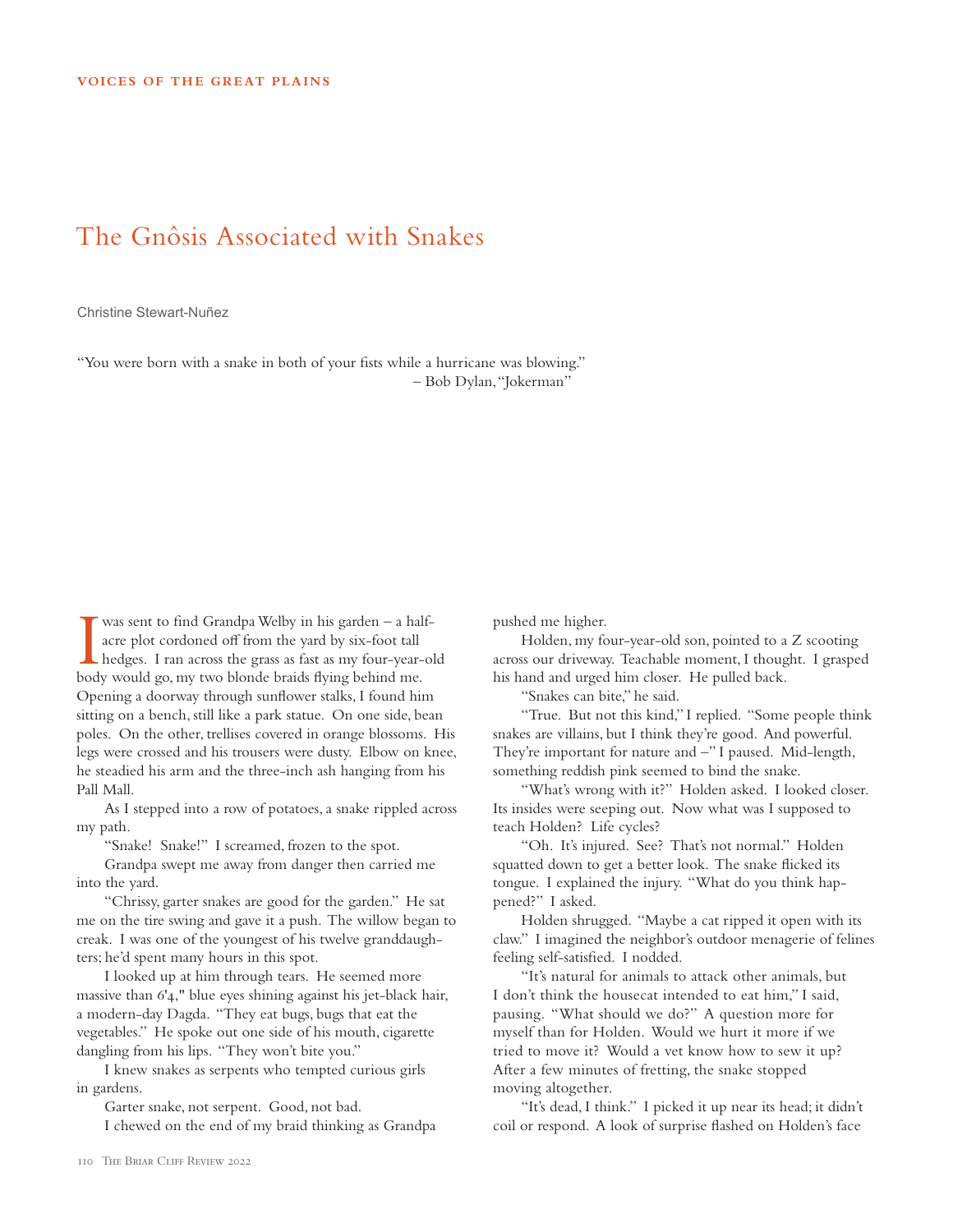before softening. He seemed to have some insight of his own. "Let's put it in a place the cats can't get at it," I said. Holden pointed to a pine tree on the other end of the yard, the furthest point from the neighbor with outdoor cats. I laid it on the pine needles, inhaling their scent a second before covering the snake with a handful. "Too bad it died. Snakes are really good for our garden."

Holden nodded slowly, twisting a pine needle with his hands.

When the boa constrictor slid across my neck, it tickled. A giggle rose, threading the terror that locked my body, arms in the air, palms up. The snake adjusted its length across my frame as the camp counselor said it would, a vibration pulsing along my skin. The reptile wasn't slimy as I'd expected but cool and soft and smooth.

Abby, a new friend, knew I'd need to be dared. The day before she'd persuaded me to go rappelling, and I sobbed the whole way down. And yet, as soon as my feet touched the ground, I turned to her and said, "Amazing! I'd do that again." So when the counselor asked, "Who wants to hold the snake?" she'd grabbed my wrist, I whispered in her ear, and both of our hands shot up together.

The constrictor settled when its head reached my right wrist, the other end draped around my left arm. I stilled under its heft and stood hypnotized by its brown patterning until Abby and I switched spots for her turn.

Abby knew how to be daring, and she also knew Jon, the boy I'd hoped would ask me to be his date for the camp bonfire. He wore a blue baseball cap, and when he caught me staring, he'd tuck his curly brown hair underneath it. We'd both blush. "Why don't you just ask him?" Abby prodded. I shrugged. I didn't know how; some piece of wisdom eluded me no matter how many books I read. But at the bonfire, when I sat down at the log Abby had found, I looked up to see she and Jon had swapped places. We sang songs as the stars began to emerge, and we inhaled the scents of pine and smoke. When the ghost stories started, Jon slid his hand next to mine, tickling my wrist. Each time I felt his skin move against mine, a tingling uncoiled from my core and shot through me.

On our way back to the cabins, Jon grasped my hand and I giggled. Fear-laced excitement slithered between us. This feeling, I thought, is good to know.

"Where's Holden?" I asked, glancing around the dining room.

"He was just here," someone said. In seconds, the adults in our party searched the restaurant for my three-year-old. He wasn't in the dining rooms, nor in the restrooms, nor the kitchen. A cold fear slid into my heart. We took our search outside, starting first in the garden area where we'd waited for our table.

"Holden!" My voice stretched across the coils of his name. "It's not funny. Where are you?" No answer. I

walked along the edge of cultivated soil and grass that bordered the parking lot. Not there. Panic rippled from my chest as we spread out and called out his name. One voice. Two voices. A chorus of Holden! Holden! Adrenaline electrified my fingers and toes. I wanted to split myself in two to cover more ground.

"He's not between any of the cars in the parking lot," someone said. A slow-moving river snaked alongside the restaurant's east side. I could see it peripherally, but I couldn't turn my head for a closer look. I couldn't confront that possibility. Trees forming the western boundary of the restaurant's land drew me toward them instead.

"Holden! Holden!" The staccato syllables were sharp with fear. Did one minute pass? Three? The silent response to his name constricted all reason.

Then Holden emerged from the bushes a few feet beyond me. He smiled and he turned away. I stretched out my arm and curled my hand around my child, pulling him toward me. I shook with dissipating emotions as I carried him back through the garden and into the lobby.

"Why did you wander away?" I looked him in the eyes, those deep resonant eyes, the eyes that met mine with profound recognition the day he was born, the eyes that held his love and excitement, his sadness and hope. They twinkled, and they stilled my focus. "And why didn't you answer when we called your name?" His eyes narrowed and he tilted his head. He seemed confused. And from somewhere I didn't quite recognize, gnôsis. The silence, the confusion, held meaning I couldn't name. I sensed change.

t the Herakleion Archeological Museum in Greece, I<br>
studied the Snake Goddess, a fourteen-inch figurine<br>
with a cone-shaped dress, narrow at the waist and<br>
onen in the front to expose her breasts. Snakes decorated the studied the Snake Goddess, a fourteen-inch figurine open in the front to expose her breasts. Snakes decorated the apron over the dress, and the head of a snake coiled around her tall hat, peeking over at the top. She stood with her arms open, palms up. Starting at her wrists, snakes wound up both arms.

Some historians argued that the Snake Goddess was just some kind of fertility goddess. Others associated her with the domestic sphere or said she symbolized an underworld deity. I paced in front of the glass. On that February pilgrimage to Crete, no matter where I seemed to be – sitting on the ground at Phaistos, feet dangling over unearthed clay storage jars, or sitting in a cave above Matala Beach, eyes scanning the ceilings for hippy graffiti – I felt time thin and the energy of the past well up inside me. Standing in front of the Snake Goddess was no different. I'd read that Minoans had been egalitarian, women and men living in a more balanced partnership than any society we could point to today. That reading cracked open other ways of being and knowing, different frameworks for interpretation revealed.

The Snake Goddess meant beauty and power and balance. She was important enough to sculpt, important enough to save, important enough display. She didn't succumb to a snake's temptations; it didn't freeze her in fear. When I beheld